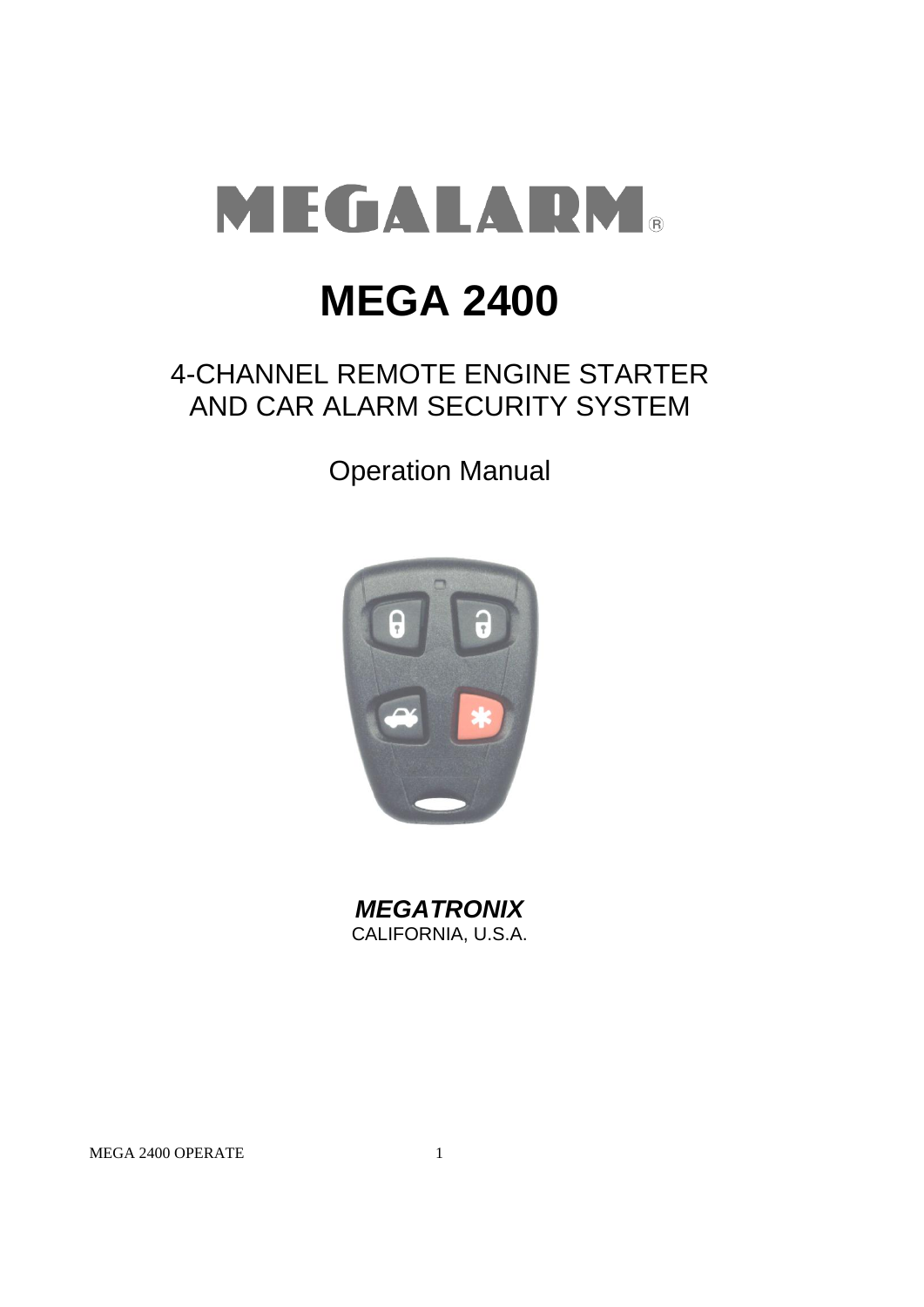#### **WARNINGS:**

As with any product that performs automatic functions, there are certain safety precautions that you must practice and be aware of before using device.

- 1. Keep the transmitter out of reach of children.
- 2. Do not leave anyone in the vehicle while running on remote start.
- 3. Alert servicing personnel that the vehicle is equipped with a remote start system.
- 4. Do not start the vehicle by remote while it is in an enclosed area or garage.
- 5. Always apply the parking brake and lock the vehicle as you exit the vehicle.
- 6. Vehicle windows should be rolled up before vehicle is remote started.
- 7. If the unit malfunctions, disconnect the remote start fuse until the problem is resolved.
- 8. Use and operation of this system is the sole responsibility of the vehicle owner or operator.
- 9. Some areas may have local ordinances that prohibit leaving a vehicle running on public streets.

#### **OPERATION: A. REMOTE TRANSMITTER OPERATION: Transmitter** Button System Function Remark ہ Lock Doors & Arm System Arm and Delete The 2 Stage Shock **-** Press twice within 3 seconds Sensor **<sup>1</sup>** Arm System and Hidden Alarm Function Press within 3 seconds ρ Car Locator **Car Locator Upon armed** (3-second) Panic function Press and Hold for 3 seconds **+ a** Silent Arming / Disarming Ignition in "off" position Ignition in "on" position press  $\mathbf{a}$ **+**  Active Anti Car-Jacking Mode and (2-second) hold for 2 seconds ŕ Unlock Doors & Disarm System Two Steps Door Unlock & Disarm System | Press twice within 3 seconds  $\mathcal{E}$  (2-second) Trunk Release (Channel 3) Press and Hold for 2 seconds **26** - **26** Passive Arming By-pass While the system Disarmed

| ≭ ⊥ ≭     | Activate or Turn Off The Remote Start                         | Press twice within 3 seconds |
|-----------|---------------------------------------------------------------|------------------------------|
| $-2 + *$  | Turbo Time Mode                                               |                              |
| $A + B^2$ | Channel #4 Timer Output                                       |                              |
|           | Switching code For 2nd Car Operation or<br>Garage Door Opener |                              |

#### **B. LED display:**

| I FD       | Function       |
|------------|----------------|
| ∩ff        | Disarmed       |
| Slow Flash | Armed          |
| Fast Flash | Passive Arming |
| On (Solid) | Valet Mode     |

#### LED **Function** 2 flashes... pause | Zone 2 / Trigger on Trunk/Hood 3 flashes... pause | Zone 3 / Trigger on Door Switch 4 flashes pause 7 one 4 / Trigger on Shock Sensor On (Solid) | Valet Mode | | 5 flashes... pause | Zone 5 / Trigger on Ignition Switch

# **C. CHIRP INDICATORS:**

| Chirp                                  | Function            | Parking light | Function         |  |  |
|----------------------------------------|---------------------|---------------|------------------|--|--|
| 1 chirp                                | Arm                 | 1 flash       | Arm              |  |  |
| 2 chirps                               | Disarm              | 2 flashes     | Disarm           |  |  |
| 3 chirps                               | Ajar Warning        | 3 flashes     | Disarm / Ti      |  |  |
| 4 chirps                               | Disarm<br>Triggered | 12 flashes    | Car Locato       |  |  |
| 6 chirps                               | Car Locator         | Constant On   | <b>Under Ren</b> |  |  |
| <b>F. AL ADM ODED ATING CONDITION.</b> |                     |               |                  |  |  |

| ו נטשו ו נטש        |                 | T HUJHUJ PUUJU           | <b>LUID T/ HIGGUI UILUIDUN UUILUU</b> |  |
|---------------------|-----------------|--------------------------|---------------------------------------|--|
| On (Solid)          | Valet Mode      | 5 flashes pause          | Zone 5 / Trigger on Ignition Switch   |  |
| . CHIRP INDICATORS: |                 | <b>D. PARKING LIGHT:</b> |                                       |  |
| Chirp               | <b>Function</b> | Parking light            | <b>Function</b>                       |  |
| 1 chirp             | Arm             | 1 flash                  | Arm                                   |  |
| 2 chirps            | Disarm          | 2 flashes                | <b>Disarm</b>                         |  |
| 3 chirps            | Ajar Warning    | 3 flashes                | Disarm / Triggered                    |  |
|                     |                 |                          |                                       |  |

# **E. ALARM OPERATING CONDITION:**

Constant On Under Remote Start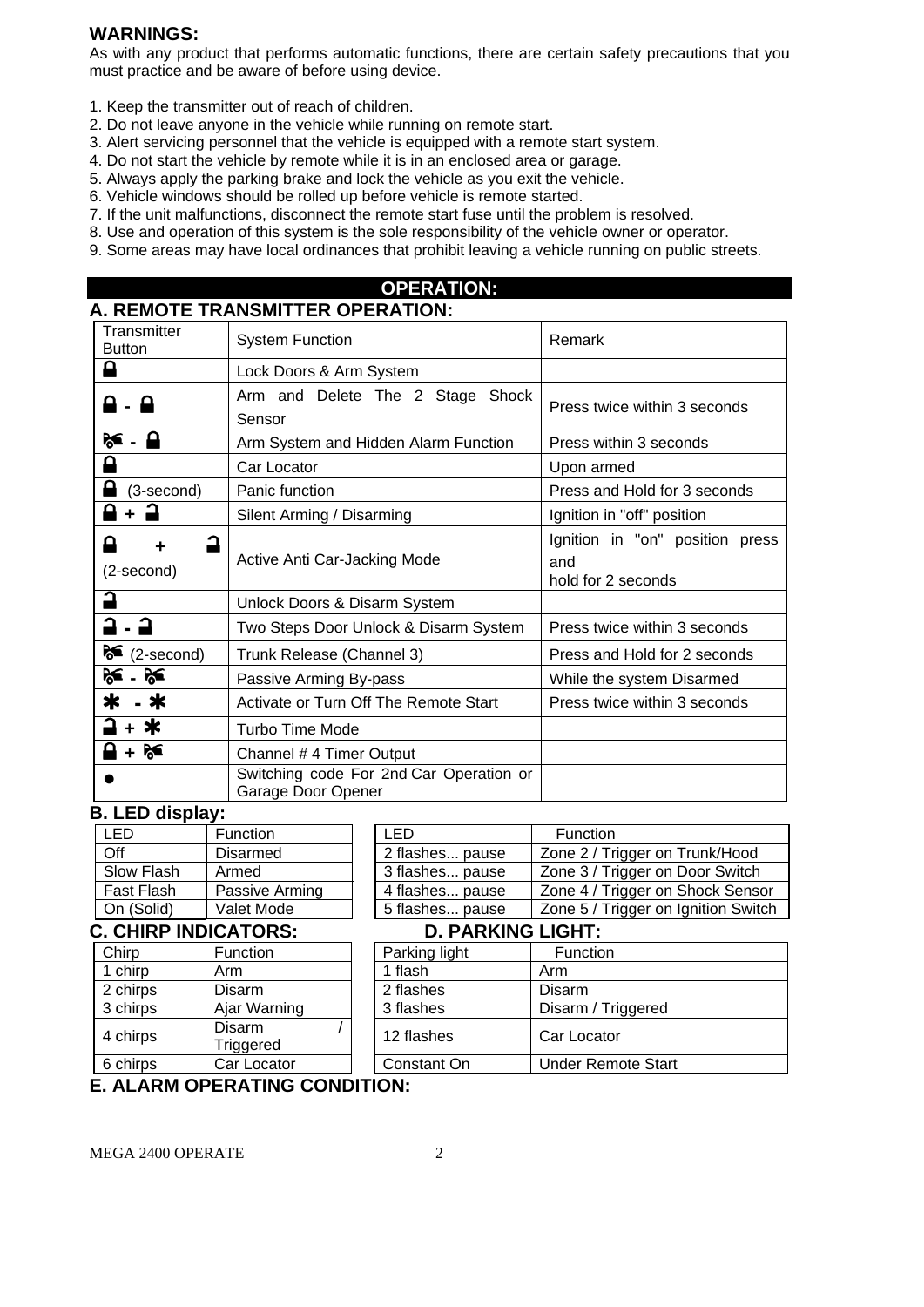|                         | Siren / Horn    | <b>Parking Light</b>         | LED        | Doors     | Starter        | Dome Light      |
|-------------------------|-----------------|------------------------------|------------|-----------|----------------|-----------------|
| 1. Arming               | 1 or 3 Chirps   | <sup>1</sup> Flash           | Slow Flash | Locking   | Disable        |                 |
| 2. Disarming            |                 | 2 or 4 Chirps 2 or 3 Flashes |            | Unlocking |                | Turns on 30 sec |
| 3. Trigger              | Alarming        | <b>Flashes</b>               | Slow Flash |           | <b>Disable</b> | <b>Flashes</b>  |
| 4. Panic                | Alarming        | Flashes                      |            |           |                | <b>IFlashes</b> |
| 5. Car-Jacking Alarming |                 | <b>Flashes</b>               |            |           | Disable        | <b>IFlashes</b> |
| 6. Car Locator          | <b>6 Chirps</b> | 12 Flashes                   |            | Locking   |                |                 |

# **F. ACTIVE ARMING – LOCK & ARM**

1. Press  $\blacksquare$  button on the transmitter.

2. The siren will chirp once and parking light will flash once indicating that the system is now armed. The vehicle door will lock and dome light turns on for 10 seconds upon arming when interfaced with the security system.

**SILENT ARMING / DISARMING:** Press the transmitter  $\blacksquare$  and  $\blacksquare$  buttons at the same time will arm or disarm your security system, No chirp sound will be heard, arm / disarm confirmation will be through the vehicles parking lights only.

**SHOCK SENSOR BY-PASS:** Press the **a** button on the transmitter two times within 3 seconds will arm the security system and by-pass the shock sensor. The system will chirp one additional time to confirm the sensor bypass mode was activated. The sensor bypass feature is programmed to activate for one arming cycle only. The security system will return to normal operation during the next arming cycle.

**HIDDEN ALARM FUNCTION:** Press the  $\delta$  button first; within 3 seconds press the **button to** activate the hidden alarm function. The security system will arm and with "Hidden Alarm Function". The siren / horn will be silenced even if the sensor is triggered in the armed status.

#### **G. PASSIVE ARMING**

Active arming / disarming is controlling your security system via the remote transmitter. This security system is equipped with an optional Passive Arming feature, which allows the security system to arm 30 seconds after the last door is closed. Operation is as follows.

- 1. Turn the ignition to the "OFF" position and exit the vehicle.
- 2. After all entrances are closed, the security system LED will flash fast for 30 seconds. If you reopen any door / hood / trunk, the security system LED will stop flashing. It will begin flashing again once the vehicle all entrances are closed.
- 3. After 30-second timer has elapsed, the security system will automatically "ARM". The siren will chirp [1] time and the parking lights will flash [1] time.

#### **PASSIVE ARMING WITH PASSIVE DOOR LOCKING** (See Alarm Feature **"I - 2"**  Programming):

The vehicle doors will automatically lock after passive arming cycle has been completed.

**PASSIVE ARMING BY-PASS:** While the system disarmed, Press the **button twice**, the security will respond with [1] chirp and LED will turn "ON". The security system will remain in this temporally state for as long as you wish. To exit passive by-pass, press the transmitter  $\bigcap$  or  $\bigcap$ button and the system will return to normal status.

# **H. ACTIVE DISARMING – UNLOCK & DISARM**

- 1. Press  $\rightarrow$  button on the transmitter.
- 2. The siren will chirp once and parking light flash once to indicating that the security system is now disarmed. The vehicle's door will unlock and dome light turns on for 30 seconds upon disarming when interfaced with the security system.

**TAMPER DISARMING**: If alarm triggered, upon disarm the system, siren chirp 4 times, parking light flash 3 times.

**PATHWAY ILLUMINATION** (See Alarm Feature **"II - 4"** Programming): This feature turns the parking light "ON" for 30 seconds upon a unlock signal and for 10 seconds upon the lock signal.

**TWO STEPS DOOR UNLOCK** (See Alarm Feature **"II - 1"** Programming): This feature will independently unlock the driver's door only when disarming the security system. Pushing the button a second time within 3 seconds will unlock the other doors.

**AUTOMATIC RE-ARM** (See Alarm Feature **"I - 3"** Programming): If this feature is selected, the security system will automatically re-arm itself in 60 seconds after disarming with remote transmitter. Automatic rearm will cancel if any door is opened before the 60 seconds timer has elapsed.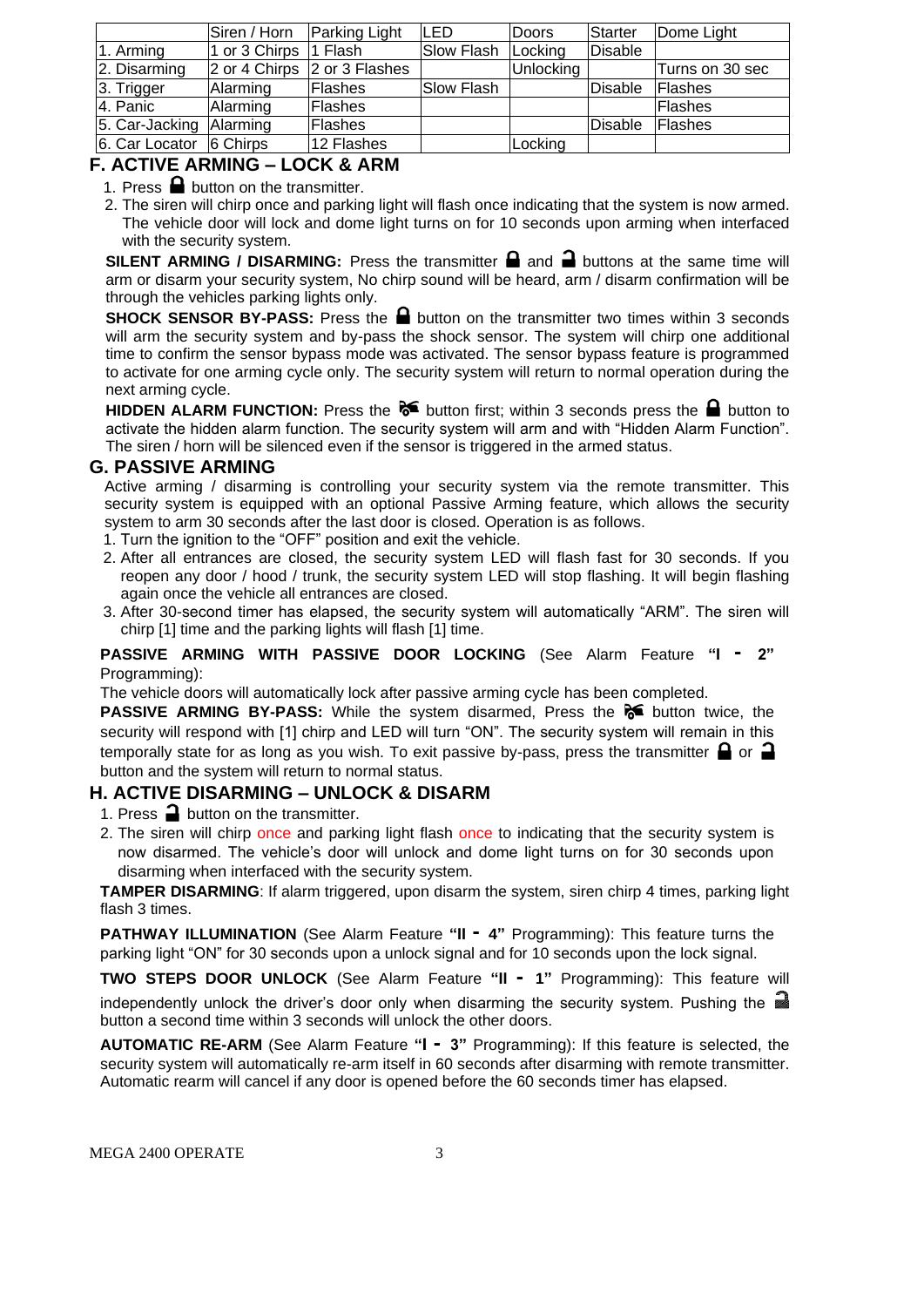# **I. DISARMING WITHOUT A TRANSMITTER** (Alarm Feature **II - 6** Programming) **OVERRIDES THE ALARM WITHOUT PASSWORD PIN CODE:** (Factory Default Setting)

The override function may be used if the remote transmitter is lost or inoperative. 1. Enter the vehicle and turn the ignition switch to 'ON' position. Alarm will sound.

2. Within 10 seconds push and release the valet switch. The alarm will stop sounding and enter disarm mode. You can now start and operate the vehicle normally.

#### **OVERRIDE THE ALARM WITH PASSWORD PIN CODE: (**Alarm Feature **II - 6** Programming**)** Unlike valet switch easily found, and defeated, this security system allows the consumer to program

a password pin code. Offering a higher level of security. 1. Enter the vehicle and turn the ignition switch to 'ON' position. Alarm will sound.

- 2. Within 5 seconds, enter your chosen the first digit code by press and release the Valet Switch. When finished above procedures, system's siren stop alarming, parking light stop flashing, but the vehicle cannot be start and drive away.
- 3. Within 15 seconds of the last digit code enter (the 1st code), turn the Ignition Switch "OFF" and then "ON".
- 4. Within 15 seconds, enter your chosen of the second digit code by press and release the Valet Switch.
- 5. Turn the ignition switch "OFF" position. [4] Chirps form siren/horn, [3] flash from parking light to indicate the system was disarmed.

**Note:** You must override the alarm within 60 seconds. If not, the system will automatically re-arm.

- **EXAMPLE: To Override The System With The Password Code 83, you would;**
- 1. Enter the vehicle and turn the ignition switch to 'ON' position. Alarm will sound.
- 2. Within 5 seconds, Press and Release the Valet Switch 8 times. When finished above procedure, system's siren stops alarming, parking light stop flashing, other sensors stop trigger, but the vehicle cannot be start and driven away.
- 3. Within 15 seconds of the last digit code enter (the first code), turn the Ignition Switch "Off" and then "ON".
- 4. Within 15 seconds, Press and Release the Valet Switch 3 times
- 5. Turn the Ignition Switch to "Off" position. [4] Chirps form siren/horn, [3] flash from parking light to indicate the system was disarmed.

#### **J. VALET MODE (System in Disarm or Valet mode)**

The valet switch allows you to temporarily bypass all alarm function, eliminating the need to hand your transmitter to parking attendants or garage mechanics. When the system is in valet mode, all alarm functions and remote start functions are bypassed, however the remote panic feature and remote door locks will remain operational. To use the valet mode, the system must first be disarmed either by using you remote transmitter, or by operating the Manual override sequence.

#### **Enter Valet Mode:**

- 1. From the disarmed condition, turn the ignition to "ON" position.
- 2. Push and hold valet switch for 2 seconds until the LED turns on. The LED wills remain on as long as the system is in 'valet mode'.

#### **Exit Valet Mode:**

1. Return to normal operation, turn ignition 'on'.

2. Push and hold valet switch for 2 seconds, The LED wills turns off indicate the system are exiting the valet mode.

# **K. CAR LOCATOR**

Under armed mode, press the  $\blacksquare$  button to active car locator function. The siren will chirp 6 times. The parking light will flash 12 times, for you to easily locate your car.

#### **L. PANIC FUNCTION**

The transmitter can be used as a remote panic switch to manually trigger the alarm in case emergency.

- 1. Press and hold the  $\blacksquare$  button for 3 second. The alarm will immediately sound.
- 2. During panic mode, the normal function of this transmitter button will be suspended. The transmitter  $\blacksquare$  and  $\blacksquare$  buttons can be used to lock and unlock the door (if the option is installed), however once the  $\Box$  button is pressed, the vehicle's starter disable device, (where installed) will be enable allowing the vehicle to start.
- 3. To stop the alarm, press and hold the transmitter  $\Box$  or  $\Box$  button on the transmitter again for 3 seconds. Also if any transmitter buttons other than  $\bigoplus$  or  $\bigoplus$  button is pressed and released, the panic mode will be turned off immediately.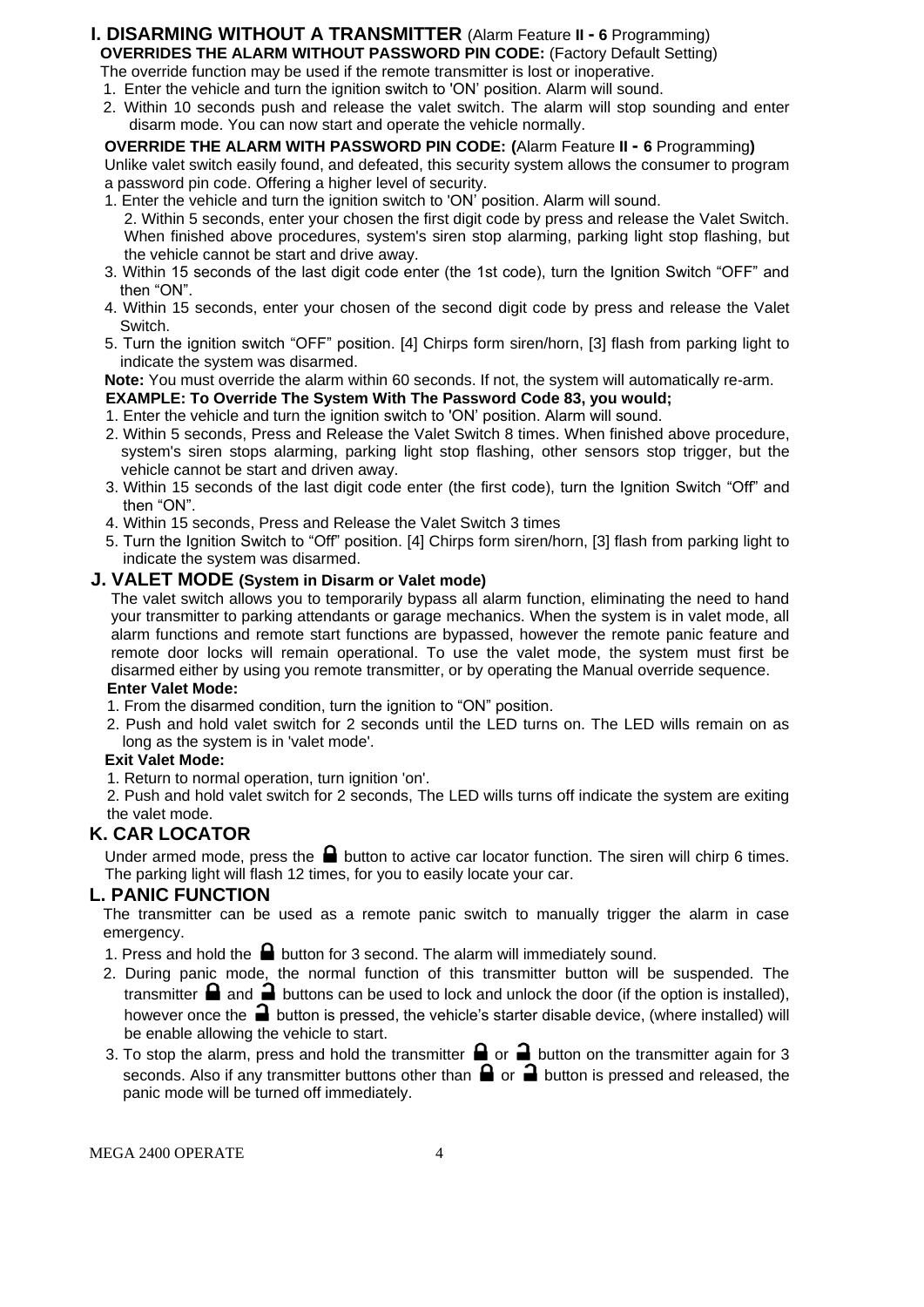4. If the button is not pressed, the alarm will automatically stop after 30 seconds.

# **M. TRIGGER THE SYSTEM**

- When armed, your vehicle is protected as follows:
- 1. Light impact will trigger the warn-away signal.
- 2. Heavy impacts / Doors open / Hood open / Trunk open / Turn on the ignition key will trigger the programmed sequence.

The starter disable relay (if installed) prevents the vehicle's starter from cranking. The siren, horn, parking lights, and dome light will turn on to alerting of an intrusion for 30 seconds. Then it will stop and automatic reset and re-arm. If the one of sensors or detectors still active, the alarm system will sound a maximum of 6 times of 30 seconds cycles.

# **N. ANTI CAR- JACKING**

**Warning:** If you don't need the carjacking function in this alarm system, be sure to set carjacking

feature "OFF". This system is default setting all carjacking "OFF" (See Alarm Feature **I - 5**  Programming).

### **ACTIVE ANTI CAR JACKING:**

- 1. Press and hold the transmitter  $\blacksquare$  and  $\blacksquare$  buttons at the same time for 2 seconds while the vehicle's ignition is ON. The parking lights will turns on for 1.5 seconds to indicate the system enters the car-jacking mode.
- 2. Once the system in car-jacking mode, If you are forced from the vehicle, the system will be trigger when the door is opened and closed while the ignition is "ON".

#### **PASSIVE ANTI CAR- JACKING:**

- 1. Turn the ignition switch to "ON" position; the system enters the car-jacking mode.
- 2. Once the system in car-jacking mode, If you are forced from the vehicle, the system will trigger when the door is opened and closed while the ignition is "ON".

#### **TRIGGER THE ANTI CAR -JACKING MODE:**

- a). 50 seconds after the system has been triggered. The siren will start chirping for 15 seconds.
- b). During this 15 seconds period of chirping, you will be alerting to push the valet switch once to turn off the car-jacking feature. If not, it will enter second timer carjacking.
- c). 65 seconds after the system has beer triggered. The siren starts alarming and the parking light starts flashing.
- d). 90 seconds after the system has been triggered
	- 1. The siren still alarming and the parking light flashing, and
	- 2. The starter disable will activate to prevent the vehicle from starting.
	- 3. It will remain active until the vehicle's battery power exhausted.

#### **OVERRIDE THE SYSTEM TO TURN OFF ANTI CAR- JACKING:**

Turn the ignition switch from OFF to ON, and within 10 seconds push valet switch, the siren will stop and the system disarmed.

**Note**: If you use password pin code to protect the vehicle security, you will need to use it to disarm the system completely.

# **O. DOME LIGHT CONVENIENCE DELAY & SUPERVISION**

The alarm with a unique feature that will turn on your vehicle dome light as following:

- 1. Upon disarming, the interior light will remain on for 30 seconds.
- 2. If the vehicle is intruded, the interior light will flash for the same duration as the siren.

**Note:** Turn on the ignition switch or arm the alarm will turn off the dome light.

**P. IGNITION CONTROL DOOR LOCK/UNLOCK** (See Alarm Feature **II – 2** Programming) If the vehicles door locks have been interfaced to the security system, the system will automatically lock the vehicle's doors when the ignition is turned "ON" and /or unlock the vehicle's doors when the ignition is turned "OFF".

# **Q. TRUNK RELEASE (CHANNEL 3) OUTPUT**

Press and hold  $\delta$  button on the transmitter for two seconds to remote control the trunk release or other electric devices.

**R. CHANNEL 4 TIMER CONTROL OUTPUT** (See Alarm Feature **III – 4** Programming) Press the transmitter  $\blacksquare$  and  $\blacklozenge \blacksquare$  buttons at the same time to active Channel 4 function. Channel 4 is user-programmable timer output. You may program the built-in timer to send a ground signal for any time duration from 1 second to 120 seconds. For instance, this timer output may be used to turn on the headlight, power window or sunroof. (Factory defaults setting at momentary output.)

# **S. POWER ON MEMONRY**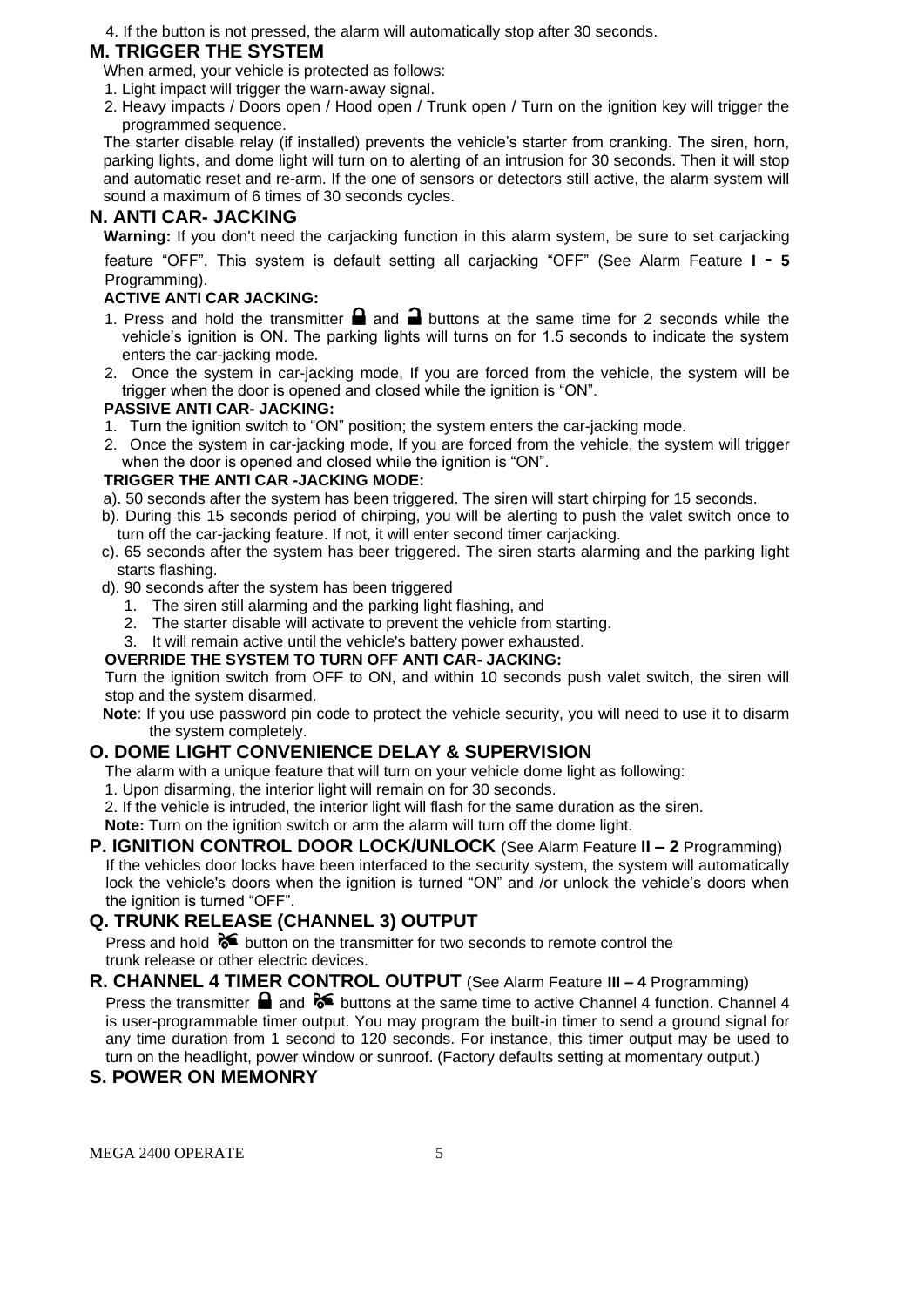This security system is equipped with circuitry that will allow the unit to remember its alarm state if the power is lost and then reconnected.

# **T. SECOND VEHICLE OPERATION**

Your 5-button remote transmitter can be utilized to control a  $2^{nd}$  vehicle keyless entry system. To program the remote control transmitter to a  $2^{nd}$  vehicle, follow the instruction for Transmitter programming. All programming parameters be the same except for the following:

- 1. Prior to pushing any buttons on the transmitter. Press the **●** button 1st on the transmitter.
- 2. Once the  $\bullet$  is pressed the LED on the transmitter will illuminate for 3.5 sec. to indicate the  $2^{nd}$ transmitter pin code has built in.
- 3. While the LED is illuminated, press any button on the remote control transmitter to control a  $2^{nd}$ vehicle keyless entry system.

#### **U. 2-WAY UPGRADE**

This unit is capable of 2-way communication to notify the owner if anyone is trying to tamper with the vehicle or to confirm remote start operation. If you would like to upgrade this unit to a 2-way system by purchasing a 2-way LCD transceiver, please contact your authorized reseller.

# **REMOTE START OPERATION:**

#### **A. REMOTE START THE VEHICLE:**

1. Press  $*$  button twice on the transmitter.

- 2. The parking light will activate to indicate the remote start received the signal.
- 3. The engine will start approximately 5 seconds.
- 4. Once the engine is running, after couple seconds the parking light will turn on again and climate controls will activate and adjust the vehicles interior temperature to your preset setting.
- 5. The vehicle will run for 5 to 30 minute cycle and automatically shut down.

**Note:** The Remote Start Unit will not start the vehicle if any one of the following conditions exists:

- 1. The hood is opened.
- 2. The brake pedal is pressed.
- 3. Move the optional remote start enable toggle switch to OFF position. (If installed)
- 4. The gear selector is in any gear other then "PARK" or "NEUTRAL"

**SAFE START (Child safety mode)** (See Start Feature **I – 5** Programming)

Factory defaults setting to press the  $\bigstar$  button twice on the transmitter to start the vehicle. Programming this feature to eliminate an accidental remote start, when kids enter this transmitter, it requires the user press the transmitter  $\blacksquare$  and  $\clubsuit$  buttons at the same time to start the vehicle.

# **B. OPERATE THE VEHICLE WHILE RUNNING ON THE REMOTE START:**

- To operate the vehicle while engine running on the remote start:
- 1. Insert the ignition key and turn it to "ON" (not the start) position.
- 2. Press the brake pedal.

**Note:** If the brake pedal is pressed before the key is in the ON position, the engine will shut down.

#### **C. TEMPORARY STOP FEATURE:**

This feature allows the vehicle to remain running after the key has been removed from the ignition. This feature is useful for occasions when you wish to exit and lock the vehicle for short periods, but would like to leave the motor running and the climate control on.

- 1. Before turning off the engine, press the  $*$  button twice on the transmitter and the LED indicator will flash 3 times to confirm enter.
- 2. Turn the ignition key to OFF position. The engine will stay running.
- 3. The engine will run until the pre-programmed time elapsed or shutdown input is received.

#### **E. TURBO TIMER MODE:** (See Start Feature **"I - 6"** Programming)

Turbo timer mode keeps the engine running after arriving at you destination for a programmable period of 1/ 3 or 5 minutes, This allows the system's time to conveniently cool down the turbo after you have left the vehicle. To activate:

- 1. While engine is running, place the transmission gear in the park position and pull up the hand brake.
- 2. Before turning off the engine, press and release  $\blacksquare$  and  $\blacktriangleright$  buttons at the same time.
- -- The parking light wills turn on to indicate the remote start has entered turbo charge mode. -- 3. Pull off the "Ignition Key" from the key cylinder.
- -- Engine keeps running. –
- 4. Exit and secure the vehicle.
	- **--** Engine continues running until the pre-programmed time elapsed. **--**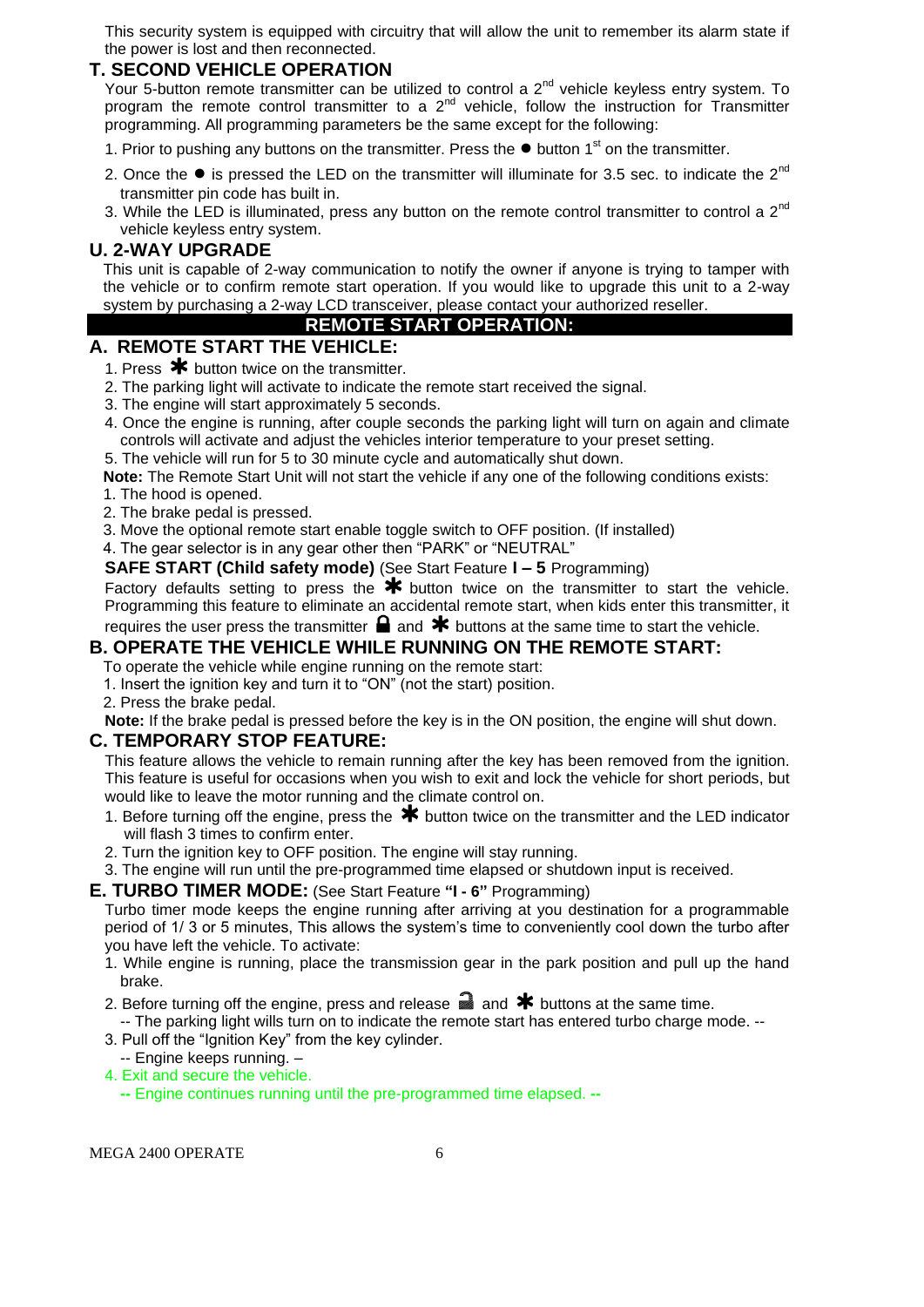#### **F. TIMER START:** (See Start Feature **"I - 7"** Programming)

This unit can be programmed to start and run the engine every 3 (2) hours. The engine will run for the programmed running time and then shut down.

**IMPORTANT**: Timer Start should be used only in open areas, never start and run the vehicle in on enclosed space as a garage or carport.

This feature is design for an extreme cold climate usage. The system will auto start the vehicle every 3 (2) hours, to prevent engine freezing and hard to start.

A MAXIMUM OF SIX CYCLES CAN OCCUR.

#### **ENTER:**

1. Press the  $*$  button twice to remote start the vehicle. As soon as the vehicle is running and the parking light have turned on or flashing.

2. Immediately, depress the  $\delta$  button once, within 2 seconds

3. Rapidly depresses the  $*$  button. The parking light will flash (3) times. The siren or horn chirps (3) times. The vehicle is now programmed to start every 3 (2) hours.

4. Press the brake pedal to stop the vehicle running.

#### **Exit the timer start:**

Timer start can be exited manually as follows:

1. Make sure the remote start system is not operating the engine.

2. Turn the ignition on. The LED and parking light will flash (4) times. The horn chirps (4) times. Or

- 1. Press the  $*$  button twice to remote start the vehicle. As soon as the vehicle is running and the parking light have turned on or flashing.
- 2. Immediately depress the  $\mathcal{F}$  button then press and hold the  $\mathcal{\textbf{F}}$  button for 2 seconds. The parking light will flash (4) times. The siren or horn chirps (4) times. The vehicle is no longer programmed to start automatically.

# **G. TO TURN OFF THE REMOTE START:**

When the engine is running (by remote start), if you want to stop it,

- 1. Press  $\bigstar$  button twice on the remote transmitter under remote start mode.
- 2. Move the optional remote start enable toggle switch to OFF position. (If installed)
- 3. Press the brake pedal

The vehicle will shut down and turn off the parking light to indicate engine stopped.

#### **H. SHUT-DOWN INPUT FOR REMOTE STARTER:**

If any of the following conditions exist while the system is operating, the engine will not start or will shut down immediately:

- 1. The hood is opened.
- 2. The brake pedal is pressed.
- 3. Engine is over-revved. {"Tachometer checking type" only}
- 4. The pre-programmed run time (5 /10 / 20 / 30 minutes) has elapsed.
- 5. Press  $\bigstar$  button twice on the remote transmitter under remote start mode.
- 6. Move the optional remote start enable toggle switch to OFF position. (If installed)

7. The vehicle refused to start running after {3} unsuccessful attempts.

#### **I. DISABLING THE REMOTE START SYSTEM:** (If installed)

This feature allows your system's remote start unit to be temporarily disabled to prevent the vehicle from being remote started accidentally. This feature is useful if the vehicle is being serviced or stored in an enclosed area. To disable the remote start, move the optional remote start enable toggle switch to the OFF position.